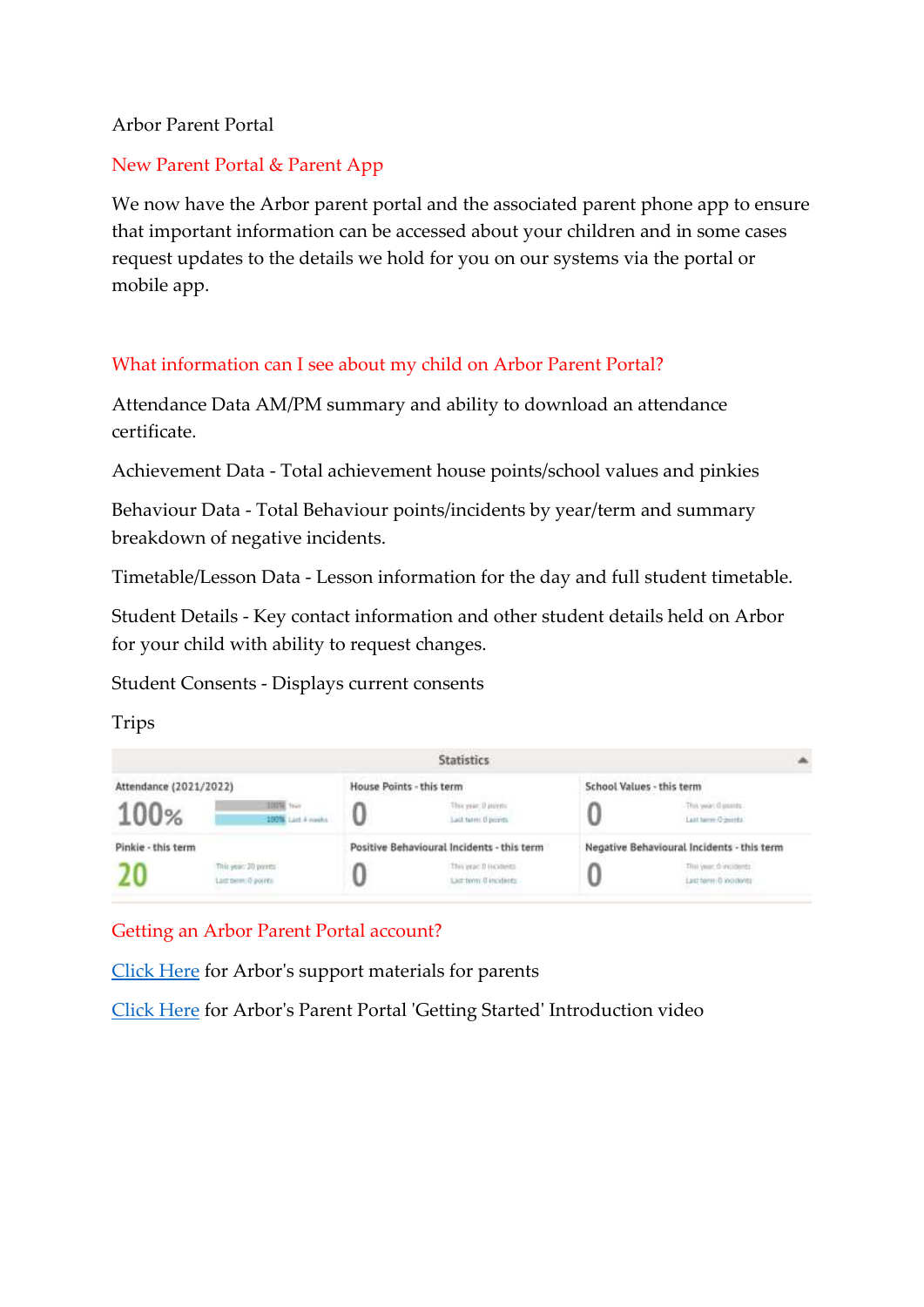# Arbor Parent App

What is the Arbor Parent App?

The Arbor App brings all the functionality of the desktop Parent Portal to your phone. You will be able to view attendance statistics, behaviour & achievement points, and can request updates to the personal information on your child's profile.



# Downloading the Arbor App & enabling push notifications

Download the app via your phone's app store. Android users, ensure you have turned on push notifications by going to Settings > Apps > Arbor > Notifications. iOS users will be prompted to receive push notifications when you download the app, ensure you select 'allow'.

[Do](https://apps.apple.com/gb/app/arbor-mobile-app/id1141810315)wnload the app for iOS [\(Apple/iPhone\)](https://apps.apple.com/gb/app/arbor-mobile-app/id1141810315) [Download](https://play.google.com/store/apps/details?id=com.arboreducation.parentapp&hl=en) the app for Android (Google Play Store) Click to access Arbor App Help [Centre](https://support.arbor-education.com/hc/en-us)

You must enable push notifications to receive a notification when you have a new inapp message. If you do not enable this, you will not be alerted to a new message and may miss important information.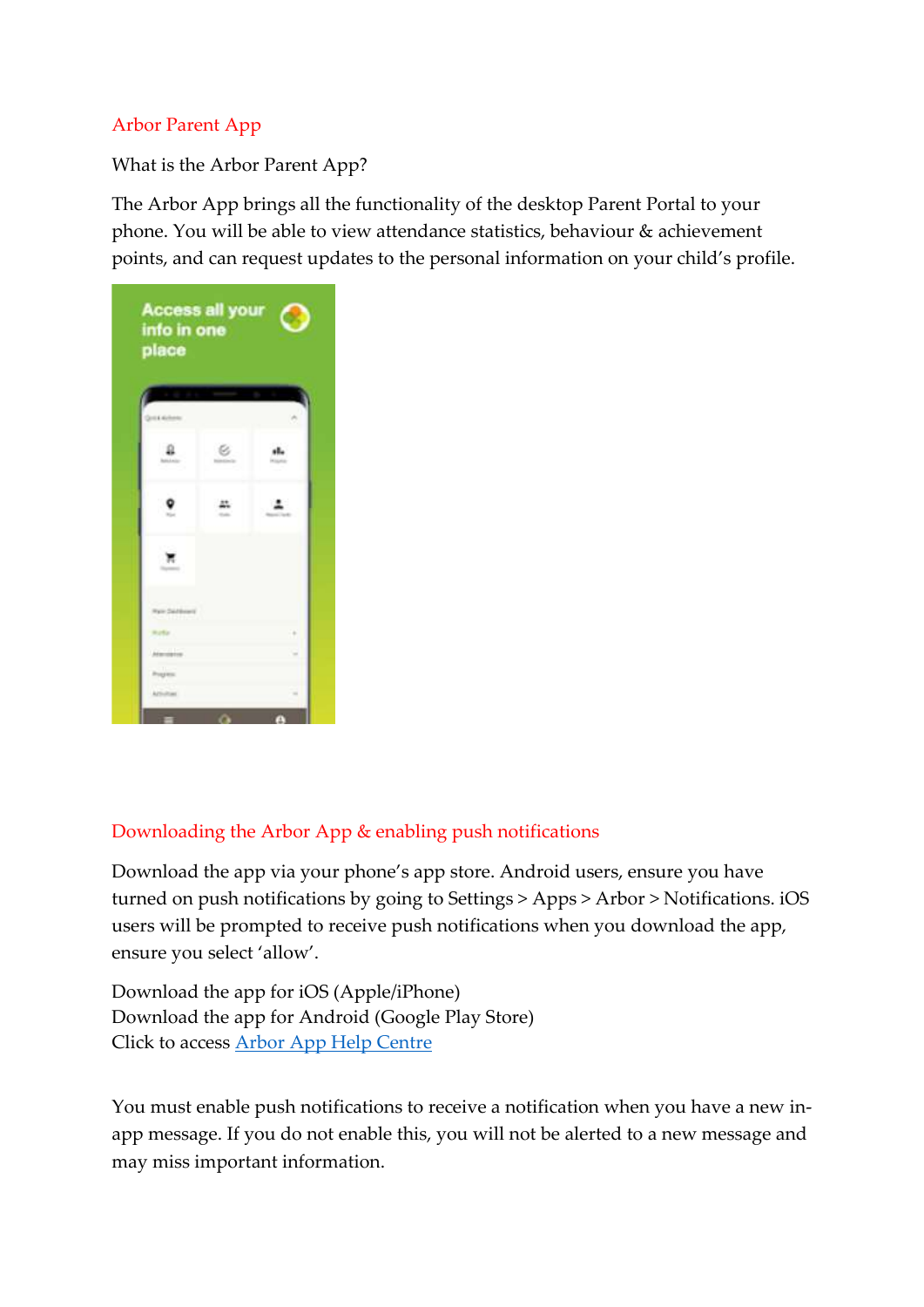# Logging in to the app for the first time

You must enter your email address to log in. Please note that this must match the email address that we hold on Arbor for you at the school. If you have any issues logging in, please email us at [arborqueries@marlborough.herts.sch.uk](mailto:arborqueries@marlborough.herts.sch.uk) so that we can ensure our records match.

Once we hold your correct email, you should be able to login without an issue. You then need to select the correct school. The first time you log in, you will be asked to read and confirm Arbor's terms and conditions. As a security measure you will be prompted to confirm your child's date of birth. (If you have more than 1 child at the school, please confirm the date of birth of your eldest child. Once you are logged in, you will be able to switch between children)

### In-App Messages

The school will begin to send in-app messages via Arbor to your phones, this will help us reduce the number of text messages that we send. When you are sent an inapp message, you will receive a push notification (ensure you have enabled this feature on your phone, as detailed above.) In the Arbor App you will see a notification at the bottom right of your screen on the profile icon. Tap this notification, then click to see your messages. You will be taken to the messages page where you can see all messages received. All new messages will be marked as 'new' and will be written in bold. Read messages will be written in normal text.

### Troubleshooting

If you are having difficulty accessing the app, first check that the email address you are using to log in, matches what is held with the school office. As mentioned above, email us at [arborqueries@marlborough.herts.sch.uk](mailto:arborqueries@marlborough.herts.sch.uk) so that we can assist you.

If however, your details are correct and you are still not able to access the Arbor App, here are some steps to take: